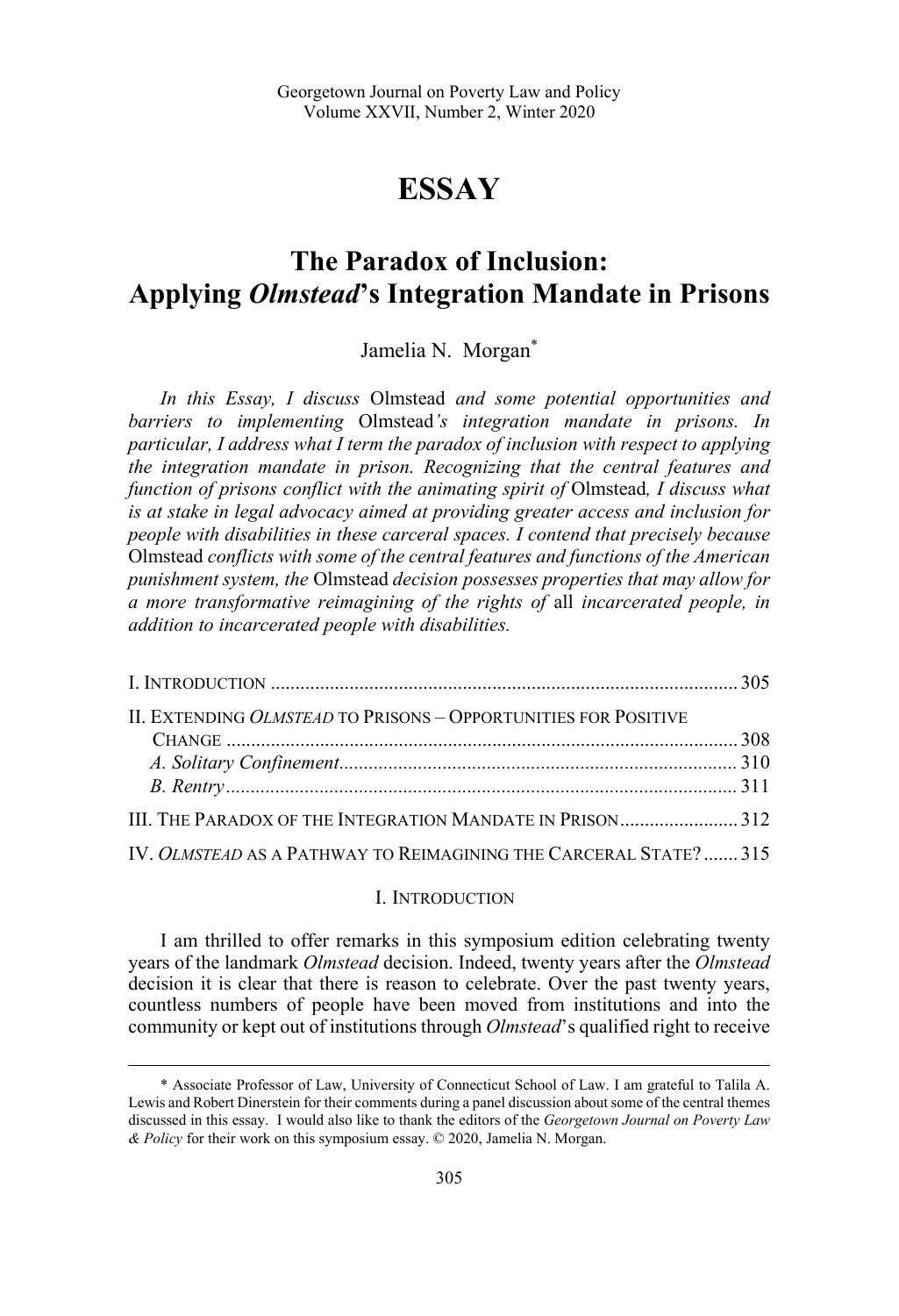state supports and services within one's community. In *Olmstead v. L.C.*, the Supreme Court ruled that unjustified institutionalization constitutes discrimination under Title II of the  $ADA<sup>1</sup>$ . Relying on statutory text as a basis for concluding that Congress's intent was to incorporate a "comprehensive view of the concept of discrimination advanced in the ADA," the Court emphasized that "Congress explicitly identified unjustified 'segregation' of persons with disabilities as a 'for[m] of discrimination.'"2 Through its holding the Supreme Court endorsed and affirmed Congress's commitment to ending the shameful legacy of institutionalization of people with disabilities through the Americans with Disabilities Act. The Court's approval of an affirmative mandate of integration along with a discussion of the social and psychological harms and stigma experienced by disabled people due to social exclusion harkens back to the Supreme Court's decision in *Brown v. Board of Education* where it emphasized the psychological harms to Black children stemming from segregation.<sup>3</sup> Indeed, those similarities and *Olmstead*'s status as watershed opinion for the disability rights movement have led some to call the decision the *Brown v. Board of Education* of its generation.4

Yet, although the *Olmstead* majority adopted an expansive definition of discrimination, the holding itself was in fact carefully circumscribed, qualifying the right to community access and integration. According to the Court, under the ADA, people with disabilities must be placed in community settings rather than institutions, when three conditions are met:

[T]he State's treatment professionals have determined that community placement is appropriate, the transfer from institutional care to a less restrictive setting is not opposed by the affected individual, and the placement can be reasonably accommodated, taking into account the resources available to the State and the needs of others with mental disabilities.<sup>5</sup>

Beyond this, the majority opinion is far from a wholesale disavowal of institutionalization. In a concurring opinion, Justice Kennedy assumes that for those with so-called "severe disabilities," institutionalization is not only justifiable,

 <sup>1.</sup> Olmstead v. L.C. *ex rel.* Zimring, 527 U.S. 581, 597 (1999) ("Unjustified isolation, we hold, is properly regarded as discrimination based on disability.").

<sup>2.</sup> *Olmstead*, 527 U.S. at 600 (citing 42 U.S.C. § 12101(a)(2) (1990) ("[H]istorically, society has tended to isolate and segregate individuals with disabilities, and, despite some improvements, such forms of discrimination against individuals with disabilities continue to be a serious and pervasive social problem."); and  $\S$  12101(a)(5) ("[I]ndividuals with disabilities continually encounter various forms of discrimination, including ... segregation.")).

<sup>3.</sup> Brown v. Bd. of Educ. of Topeka, 347 U.S. 483, 494 (1954).

<sup>4.</sup> *See, e.g.*, Samuel R. Bagenstos, *Justice Ginsburg and the Judicial Role in Expanding "We the People"*: *The Disability Rights Cases*, 104 COLUM. L. REV. 49, 49 (2004).

<sup>5.</sup> *Olmstead*, 527 U.S. at 602. The right to community-based treatment is limited to reasonable modifications that do not pose a fundamental alteration to the State's services and programs. *Id.* at 603 ("The State's responsibility, once it provides community-based treatment to qualified persons with disabilities, is not boundless. The reasonable-modifications regulation speaks of "reasonable modifications" to avoid discrimination, and allows States to resist modifications that entail a "fundamenta[l] alter[ation]" of the States' services and programs."). Indeed, the case was remanded to the lower court to determine whether deinstitutionalizing plaintiffs would be a fundamental alteration to the State's program.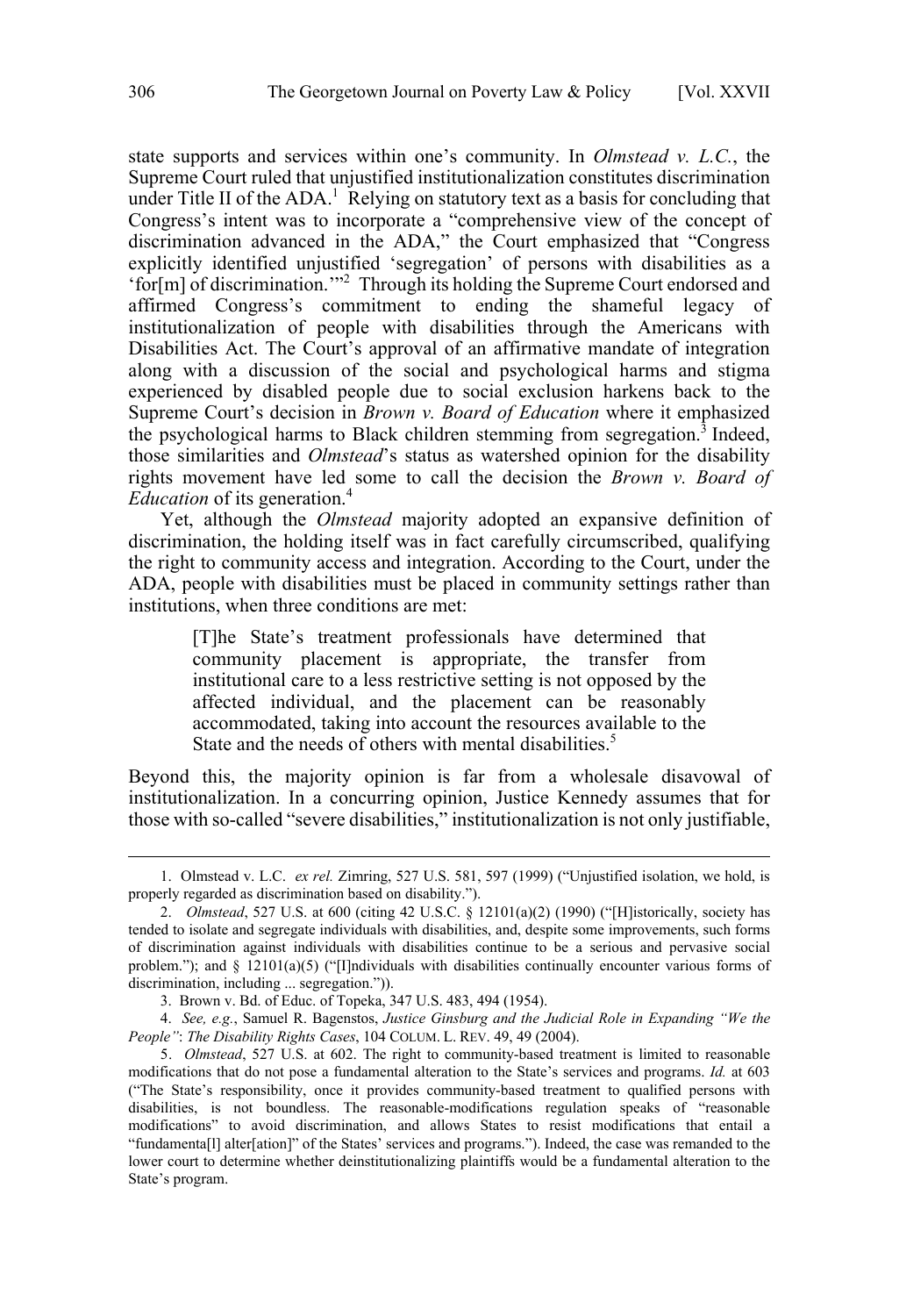but in some cases required.<sup>6</sup> And finally, as some legal scholars and commentators have emphasized, *Olmstead* is limited with respect to remedies.<sup>7</sup>

Despite these limitations, *Olmstead*'s integration mandate has been expanded to challenge institutionalization beyond state-run mental institutions.<sup>8</sup> A growing number of plaintiffs are applying *Olmstead*'s holding and animating principles to seek protections for incarcerated people with disabilities.<sup>9</sup> Indeed, scholars and practitioners have argued that *Olmstead*'s integration mandate offers legal pathways to disrupt mass incarceration,<sup>10</sup> improve conditions of confinement,<sup>11</sup> or reduce solitary confinement.<sup>12</sup> With every expansion, the question becomes whether *Olmstead*'s integration mandate can provide meaningful access and integration, or protect people with disabilities at risk of institutionalization, in

6. Justice Kennedy's concurrence adheres to this view:

For a substantial minority . . . deinstitutionalization has been a psychiatric *Titanic.* Their lives are virtually devoid of 'dignity' or 'integrity of body, mind, and spirit.' 'Self-determination' often means merely that the person has a choice of soup kitchens. The 'least restrictive setting' frequently turns out to be a cardboard box, a jail cell, or a terror-filled existence plagued by both real and imaginary enemies.

 $\overline{a}$ 

*Id.* at 609.

7. *See, e.g.*, Ruth Colker, *The Americans with Disabilities Act: A Windfall for Defendants*, 34 HARV. C.R.-C.L. L. REV. 99, 150 (1999); Carlos A. Ball, *Preferential Treatment and Reasonable Accommodation Under the Americans with Disabilities Act*, 55 ALA. L. REV. 951, 966 (2004).

8. *See, e.g.*, Fisher v. Oklahoma Health Care Authority, 335 F.3d 1175 (10th Cir. 2003) (Medicaid funding); Lane v. Kitzhaber, 283 F.R.D. 587 (D. Or. 2012) (sheltered workshops); Kerrigan v. Philadelphia Bd. of Election, No. 07-687, 2008 WL 3562521, at \*19 (E.D. Pa. Aug. 14, 2008) (polling places).

9. *See, e.g.*, Seth v. District of Columbia, No. 18-1034(BAH), 2018 U.S. Dist. LEXIS 167177, at \*\*2–3 (D.D.C. Sept. 28, 2018) (dismissing case with prejudice where plaintiff argued that civil commitment to a federal prison was a violation of the ADA because he was unnecessarily segregated due to his disability); Vasquez v. Cty. Of Santa Clara, No. 5:16-cv-05436-EJD, 2017 U.S. Dist. LEXIS 210479, at \*\*1–2 (N.D. Cal. Dec. 20, 2017) (granting summary judgment for defendant where plaintiff's estate challenged his placement in segregated housing stating it was discrimination based on his disability status); Reaves v. Dep't of Corr., 195 F. Supp. 3d 383 (D. Mass. 2016) (finding plaintiff likely to succeed on claim that prison violated ADA by not providing appropriate access to programming, socialization & entertainment opportunities, and outdoor recreation); Davila v. Pennsylvania, No. 3:11-CV-01092, 2016 U.S. Dist. LEXIS 7665, at \*21 (M.D. Pa. Jan. 20, 2016) (granting summary judgment for defendants on the claim by pre-trial detainee that he was segregated during his detention due to his disability status); Black v. Wigington, No. 1:12-CV-03365-RWS, 2015 U.S. Dist. LEXIS 13003 at \*\*43–44 (N.D. Ga. Feb. 4, 2015) (denying defendant's motion for summary judgment where plaintiff alleged prison denied access to programming and segregated him away from the general population because of his disability), *rev'd on other grounds*, Black v. Wigington, 811 F.3d 1259 (8th Cir. 2016); Biselli v. Cty. of Ventura, No. CV 09- 08694 CAS (Ex), 2012 U.S. Dist. LEXIS 79326, at \*\*43–45 (C.D. Cal. June 4, 2012) (denying defendant's motion for summary judgment where decedent's estate argued placement in restrictive housing was discriminatory based on his disability status); Henderson v. Thomas, 913 F. Supp. 2d 1267, 1317 (M.D. Ala. 2012) (holding HIV positive prisoners challenge to prison's policy of segregation as a violation of ADA).

10. Robert D. Dinerstein & Shira Wakschlag, *Using the ADA's "Integration Mandate" to Disrupt Mass Incarceration*, 96 DENV. L. REV. 917, 933 (2019).

11. *See, e.g.*, Margo Schlanger, *Prisoners with Disabilities* in REFORMING CRIMINAL JUSTICE: PUNISHMENT, INCARCERATION, AND RELEASE (2017).

12. *See, e.g.*, Jamelia N. Morgan, *Caged in: The Devastating Harms of Solitary Confinement on Prisoners with Physical Disabilities*, 24 BUFF. HUM. RTS. L. REV. 81, 155–67 (2018) (discussing legal strategies to challenge use of solitary confinement).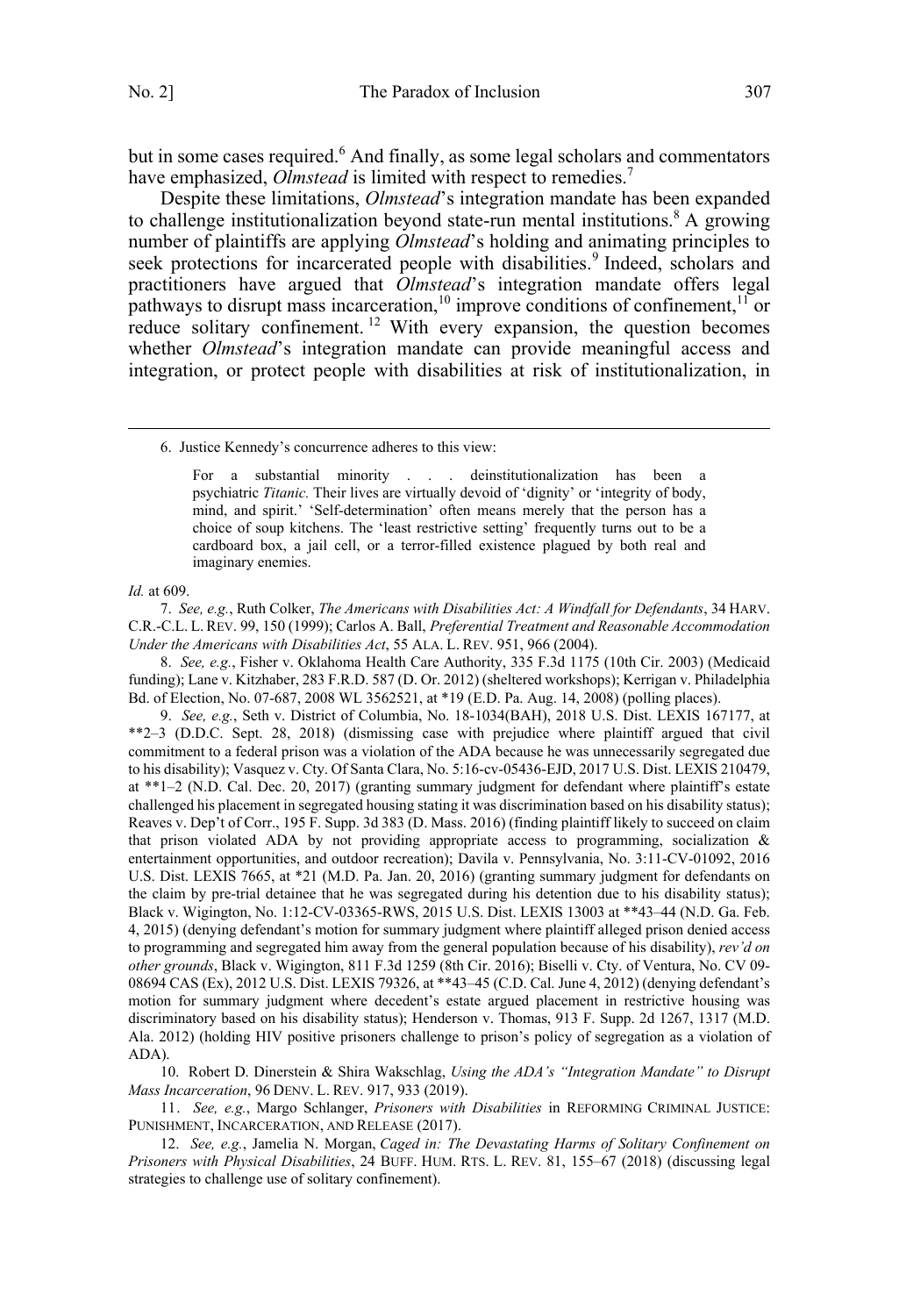<span id="page-3-0"></span>places beyond the state hospital, whether in group homes, sheltered workshops, or prisons.

This Essay responds to this question with respect to the last site for expansion—namely, *Olmstead* and the protections it provides for incarcerated people. Crafting legal strategies to identify the ways in which *Olmstead* can be applied in prisons is vitally important. Those familiar with the American criminal legal system are well aware that we are in an era of mass incarceration. According to the Prison Policy Initiative, "[t]he American criminal justice system holds almost 2.3 million people in 1,719 state prisons, 109 federal prisons, 1,772 juvenile correctional facilities, 3,163 local jails, and 80 Indian Country jails as well as in military prisons, immigration detention facilities, civil commitment centers, state psychiatric hospitals, and prisons in the U.S. territories."<sup>13</sup> Criminal law scholars have pointed to the War on Drugs, harsh sentencing policies, aggressive policing of low-level offenses, and mass criminalization as causes of the unprecedented rise in incarceration rates within the U.S. Of the 2.7 million incarcerated people, data indicates that, as compared to the general population in free society, incarcerated people are disproportionately disabled.<sup>14</sup> Approximately twenty-six percent of incarcerated people have physical disabilities, <sup>15</sup> over fifty percent of people incarcerated in prison or jail have psychiatric disabilities,  $16$  and more than fifty percent of incarcerated people with disabilities have co-occurring chronic illnesses.<sup>17</sup> In a 2015 U.S. Department of Justice report, about forty percent of women and thirty-one percent of men in prison and forty-nine percent of women and thirty-nine percent of men in jail reported a disability.<sup>18</sup> The report defined disability as including hearing, vision, cognitive, and ambulatory disabilities.<sup>19</sup> It also included disabilities that provide challenges with self-care and independent living, which refer to the ability to navigate daily life schedules, activities, and events without assistance.<sup>20</sup>

In the sections that follow, I highlight both potential opportunities and barriers to implementing *Olmstead*'s integration mandate to prisons.

#### II. EXTENDING *OLMSTEAD* TO PRISONS–OPPORTUNITIES FOR POSITIVE CHANGE

Though litigation in this area is limited, but burgeoning, *Olmstead* protects against unjustified isolation and segregation within carceral institutions. When a state fails to place incarcerated people with disabilities in the most integrated setting appropriate for the person's needs it may constitute discrimination on the

<sup>13.</sup> Wendy Sawyer & Peter Wagner, *Mass Incarceration: The Whole Pie 2019*, PRISON POL'Y INITIATIVE (Mar. 19, 2019), [https://www.prisonpolicy.org/reports/pie2019.html.](https://www.prisonpolicy.org/reports/pie2019.html)

<sup>14.</sup> U.S. DEP'T OF JUSTICE, BUREAU OF JUSTICE STATISTICS, NCJ 249151, DISABILITIES AMONG PRISONERS AND JAIL INMATES, 2011–12, 1 (2015) ("Prisoners were nearly 3 times more likely and jail inmates were more than 4 times more likely than the general population to report having at least one disability.").

<sup>15.</sup> *Id.*

<sup>16.</sup> U.S. DEP'T OF JUSTICE, BUREAU OF JUSTICE STATISTICS, NCJ 213600, MENTAL HEALTH Problems of Prison and Jail Inmates 1 (2006), [https://www.bjs.gov/content/pub/pdf/mhppji.pdf.](https://www.bjs.gov/content/pub/pdf/mhppji.pdf)

<sup>17.</sup> DISABILITIES AMONG PRISONERS AND JAIL INMATES, *supra* note 14, at 1, 6.

<sup>18.</sup> *Id***.** at 1.

<sup>19.</sup> *Id.*

<sup>20.</sup> *Id.*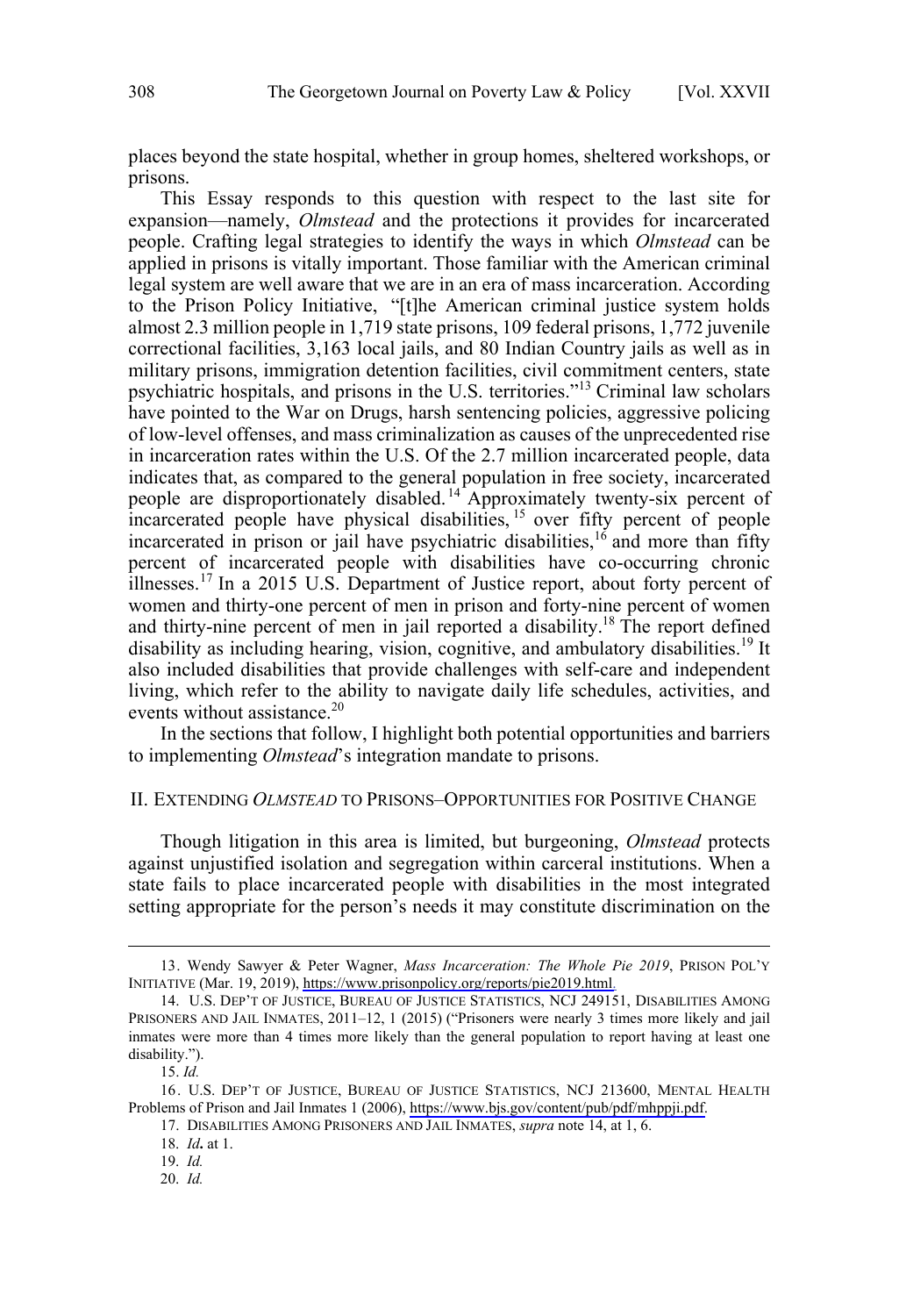basis of disability, in violation of the integration mandate of the ADA.<sup>21</sup> Beyond this, the Department of Justice has promulgated regulations that specifically apply to program access in prisons and jails.<sup>22</sup> The regulations add substance to the integration mandate and provide that:

Public entities shall ensure that inmates or detainees with disabilities are housed in the most integrated setting appropriate to the needs of the individuals. Unless it is appropriate to make an exception, a public entity -

(i) Shall not place inmates or detainees with disabilities in inappropriate security classifications because no accessible cells or beds are available;

(ii) Shall not place inmates or detainees with disabilities in designated medical areas unless they are actually receiving medical care or treatment;

(iii) Shall not place inmates or detainees with disabilities in facilities that do not offer the same programs as the facilities where they would otherwise be housed; and

(iv) Shall not deprive inmates or detainees with disabilities of visitation with family members by placing them in distant facilities where they would not otherwise be housed.<sup>23</sup>

As legal scholars have acknowledged, these regulations as applied to incarcerated people can be brought to challenge prison conditions, placements in solitary confinement, and even institutional failures to provide pathways for reentry.<sup>24</sup> For example, litigation in recent years has applied *Olmstead* to challenge pre and postconviction institutionalized placements, diverting people with disabilities from the criminal legal system,<sup>25</sup> the school-to-prison pipeline,<sup>26</sup> and mandatory inpatient competency restoration proceedings.<sup>27</sup> I discuss two areas of prison litigation to

<sup>21.</sup> The ADA regulations include what is often termed the "integration mandate" which provides that "[a] public entity shall administer services, programs, and activities in the most integrated setting appropriate to the needs of qualified individuals with disabilities." 28 C.F.R. § 35.130(d) (2019). "[T]he most integrated setting appropriate" is defined as "a setting that enables individuals with disabilities to interact with non-disabled persons to the fullest extent possible." 28 C.F.R. Part. 35, App. B (2011). *See also* McClendon v. City of Albuquerque, No. 95 CV 24 JAP/KBM, 2016 WL 9818311, at \*15 (D.N.M. Nov. 9, 2016) ("The 'integration mandate'—arising out of Congress' explicit findings in the ADA, the regulations implementing Title II, and the Supreme Court's decision in *Olmstead v. L.C.*, 527 U.S. 581 (1999)—requires that a governmental entity providing services to individuals with disabilities must do so "in the most integrated setting appropriate to their needs.").

<sup>22. 28</sup> C.F.R. § 35.152 (2019).

<sup>23.</sup> *Id.* § 35.152(b)(2).

<sup>24.</sup> Dinerstein & Wakschlag, *supra* note 10, at 925.

<sup>25.</sup> *Id.* at 935–38 (discussing diversionary programs).

<sup>26.</sup> *Id.* at 935–38.

<sup>27.</sup> *Id.* at 944–49; *see also* Alexandra Douglas, *Caging the Incompetent: Why Jail-Based Competency Restoration Programs Violate the Americans with Disabilities Act Under* Olmstead v. L.C*.*, 32 GEO. J.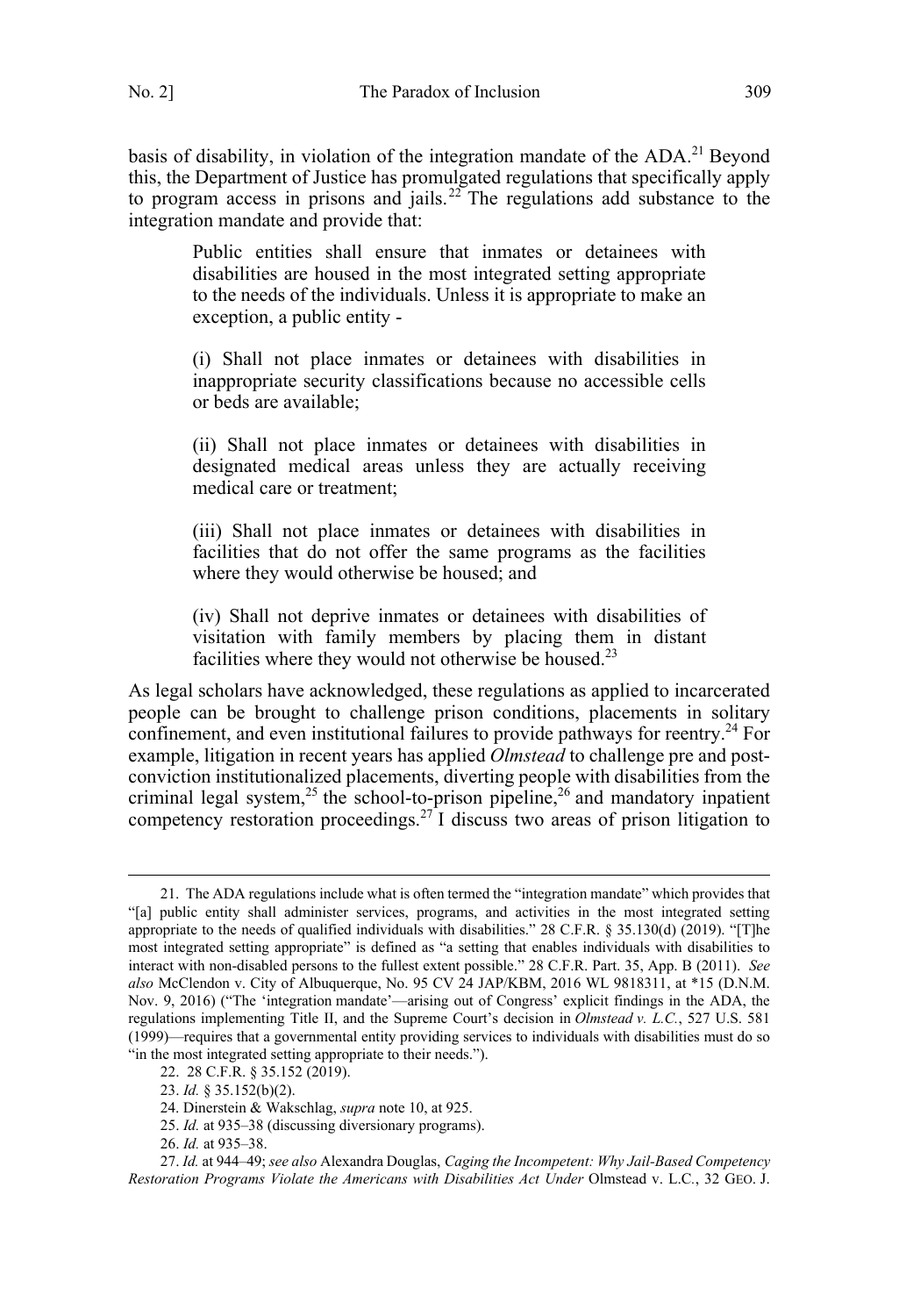<span id="page-5-0"></span>provide examples of how the regulations would apply in challenges to conditions of confinement, and in particular, solitary confinement and barriers to reentry.

## *A. Solitary Confinement*

The integration mandate and the regulations in 28 C.F.R. § 35.152 provide a basis for challenging both housing placements and security classifications of people with disabilities where those determinations are driven by lack of accessible spaces in lower housing classification levels.<sup>28</sup> The regulations also prohibit medical isolation, a form of solitary confinement.<sup>29</sup> Prisons and jails may not isolate incarcerated people in medical units unless they are receiving treatment. Finally, where a person is placed in a higher security classification because of lack of accessible cells, or is automatically placed in restrictive housing solely because of disability, such placement will violate the regulations where the "facilities that do not offer the same programs as the facilities where they would otherwise be housed."30

The integration mandate also provides a legal basis to challenge the use of solitary confinement as a behavior management tool for people with disabilities in prison.<sup>31</sup> Incarcerated people with disabilities can be disciplined for rule violations due to difficulties comprehending strict prison rules,  $32$  and often such rule violations lead to stints in solitary confinement. Solitary confinement, which is defined as twenty-two hours or more per day in a small cell with limited social and environmental stimulation, is a form of torture.<sup>33</sup> The use of solitary confinement as a management tool creates a vicious and tragic cycle: placing people in solitary confinement leads to detrimental effects on mental health, which compounds

*Serious Mental Illness (SMI) Prevalence in Jails and Prisons*, TREATMENT ADVOCACY CTR., 32. (Sept. 2016), [https://www.treatmentadvocacycenter.org/storage/documents/backgrounders/smi-in-jails](https://www.treatmentadvocacycenter.org/storage/documents/backgrounders/smi-in-jails-and-prisons.pdf)[and-prisons.pdf.](https://www.treatmentadvocacycenter.org/storage/documents/backgrounders/smi-in-jails-and-prisons.pdf)

*Solitary confinement should be banned in most cases*, UN NEWS (Oct. 18, 2011), 33 . [https://news.un.org/en/story/2011/10/392012-solitary-confinement-should-be-banned-most-cases-un](https://news.un.org/en/story/2011/10/392012-solitary-confinement-should-be-banned-most-cases-un-expert-says)[expert-says.](https://news.un.org/en/story/2011/10/392012-solitary-confinement-should-be-banned-most-cases-un-expert-says)

LEGAL ETHICS 525, 56–74 (2019) (arguing that jail-based competency restoration programs violate *Olmstead's* integration mandate).

<sup>28. 28</sup> C.F.R. § 35.152(b)(2)(i) (2019).

<sup>29. 28</sup> C.F.R. § 35.152(b)(2)(ii); *see also* Morgan, *supra* note 12, at 146.

<sup>30. 28</sup> C.F.R. § 35.152(b)(2)(iii).

<sup>31.</sup> *See, e.g.*, Vasquez v. City. of Santa Clara, No. 5:16-cv-05436-EJD, 2017 U.S. Dist. Lexis 210479 (N.D. Cal. Dec. 20, 2017) (granting summary judgment for defendant where plaintiff claimed that he was housed in administrated segregation based on conduct linked to his psychiatric disabilities). In finding for the defendants, the court cited *Olmstead* for its holding that unjustified isolation is discrimination based on disability, but the court found that the Defendant did not isolate Vasquez because of his disability. *Id.* at \*\*20–21. In another case, the district court cited *Olmstead* for the same proposition, but the court denied summary judgment holding that there was a genuine issue of material fact as to plaintiff's disability discrimination claim. Biselli v. Cty. of Ventura, No. CV 09-08694 CAS (Ex), 2012 U.S. Dist. LEXIS 79326 (C.D. Cal. June 4, 2012). In this case, the plaintiff's son died by suicide while in pretrial detention. The court found that the evidence showed that the plaintiff's son was placed in administrative segregation for behavior linked to his mental illness, without input from mental health staff, and despite indications that such placement was detrimental to his mental health. The Court found that there was evidence that would lead a rational jury to conclude that the plaintiff's son could have been housed in a more integrated environment without posing a security risk. *Id.* at 45.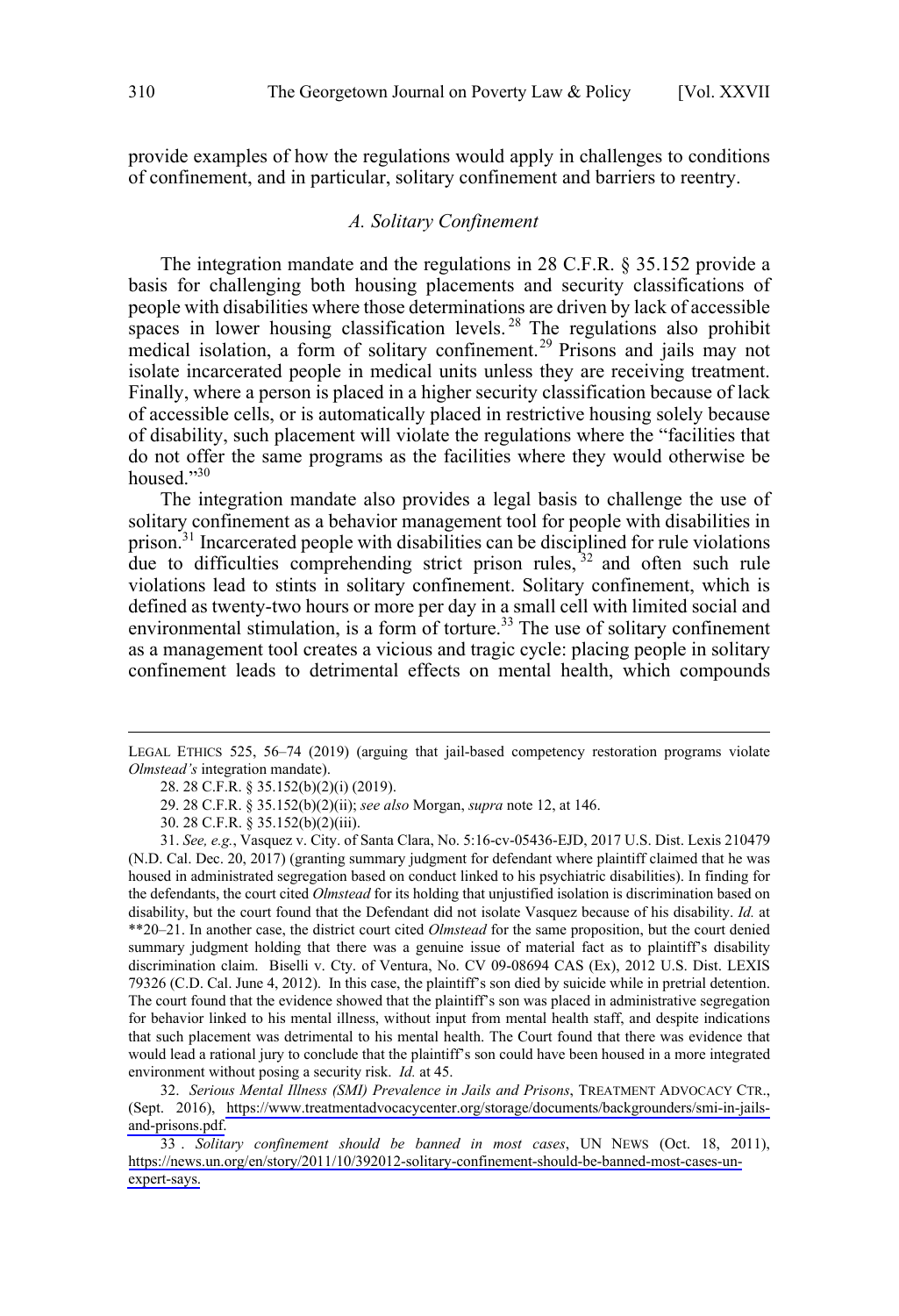<span id="page-6-0"></span>existing mental health issues, or creates new ones.<sup>34</sup> Unable to cope with the harsh conditions of prison life, or conform one's behavior to the strict rules and routines of prison without appropriate mental health supports, even those who make it out of solitary may find themselves right back.<sup>35</sup>

Finally, *Olmstead*'s integration mandate provides a legal basis for challenging denials of program access and pro-social opportunities within prisons and jails. Placements in isolation often accompany restrictions on program access. Where incarcerated plaintiffs with disabilities have been denied access to programs due to segregation, some plaintiffs have relied on *Olmstead*'s integration mandate to challenge those programs denials and restrictions.<sup>36</sup>

### *B. Reentry*

Recent cases also rely on *Olmstead* to challenge the denial of appropriate community-based, disability-related supports and services required for reentry. One recent case, *M.G. v. Cuomo*, relies on *Olmstead* to challenge continued confinement *after* incarceration. <sup>37</sup> Six incarcerated people with psychiatric disabilities held in secure prisons past their release dates filed a class action lawsuit alleging that the defendants' failure to make available community-based housing and provide supportive services that the plaintiffs required upon release violated the  $\widehat{A}DA$ 's integration mandate.<sup>38</sup> As a result, plaintiffs alleged that they were held in state prison past their lawful release dates (in some cases over a year).<sup>39</sup> The plaintiffs also alleged the defendants subjected them to solitary confinement and even revoked the approved release status for alleged prison rule violations.<sup>40</sup> Plaintiffs seek relief in the form of the community-based mental health housing programs where the defendants have imposed such placements as a precondition for discharge from prison, and an effective plan for community integration.<sup>41</sup>

In another case, *Prisoner A v. State of Vermont*, the plaintiff sued the state of Vermont, among other relevant state agencies, on the grounds that his continued

 <sup>34.</sup> *See e.g.*, Craig Haney*, The Psychological Effects of Solitary Confinement: A Systematic Critique*, 47 CRIME & JUST. 365, 368, 374 (2018).

<sup>35.</sup> See, e.g., BRAD BENNETT ET AL., S. POVERTY LAW CTR., SOLITARY CONFINEMENT: INEFFECTIVE, INHUMANE, AND WASTEFUL 9 (2019), [https://www.splcenter.org/sites/default/files/com\\_solitary\\_confinement\\_0.pdf](https://www.splcenter.org/sites/default/files/com_solitary_confinement_0.pdf) ("A vicious cycle emerges in which individuals who are unable to conform to behavioral expectations due to their mental illnesses are placed in solitary confinement, which contributes to a further deterioration of their mental state, which causes them to be relegated to solitary confinement for an even longer period of time.").

<sup>36.</sup> *See, e.g.*, Reaves v. Dep't of Corrs., 195 F. Supp. 3d 383 (D. Mass. 2016) (arguing prison violated ADA for, among other claims, failing to provide appropriate access to programming, socialization, entertainment opportunities, and outdoor recreation); Black v. Wigington, No. 1:12-CV-03365-RWS, 2015 U.S. Dist. LEXIS 13003 (N.D. Ga. Feb. 4, 2015). The court in *Reaves* granted the plaintiff's motion for preliminary injunction. *Reaves*, 195 F. Supp. 3d at 390. The court in *Black* granted summary judgment in part on the grounds that there was a factual dispute as to whether Black was housed in the most appropriate integrated setting or was excluded from participating in, or denied the benefits of programs, services, or activities of the jail on account of disability. *Black*, 2015 U.S. Dist. LEXIS 13003, at \*43.

<sup>37.</sup> Complaint at 20, M.G. v. Cuomo, No. 1:19-cv-00639 (S.D.N.Y. Jan. 23, 2019).

<sup>38.</sup> *Id.* at 1.

<sup>39.</sup> *Id.* at 1-2.

<sup>40.</sup> *Id.* at 2.

<sup>41.</sup> *Id.* at 46–47.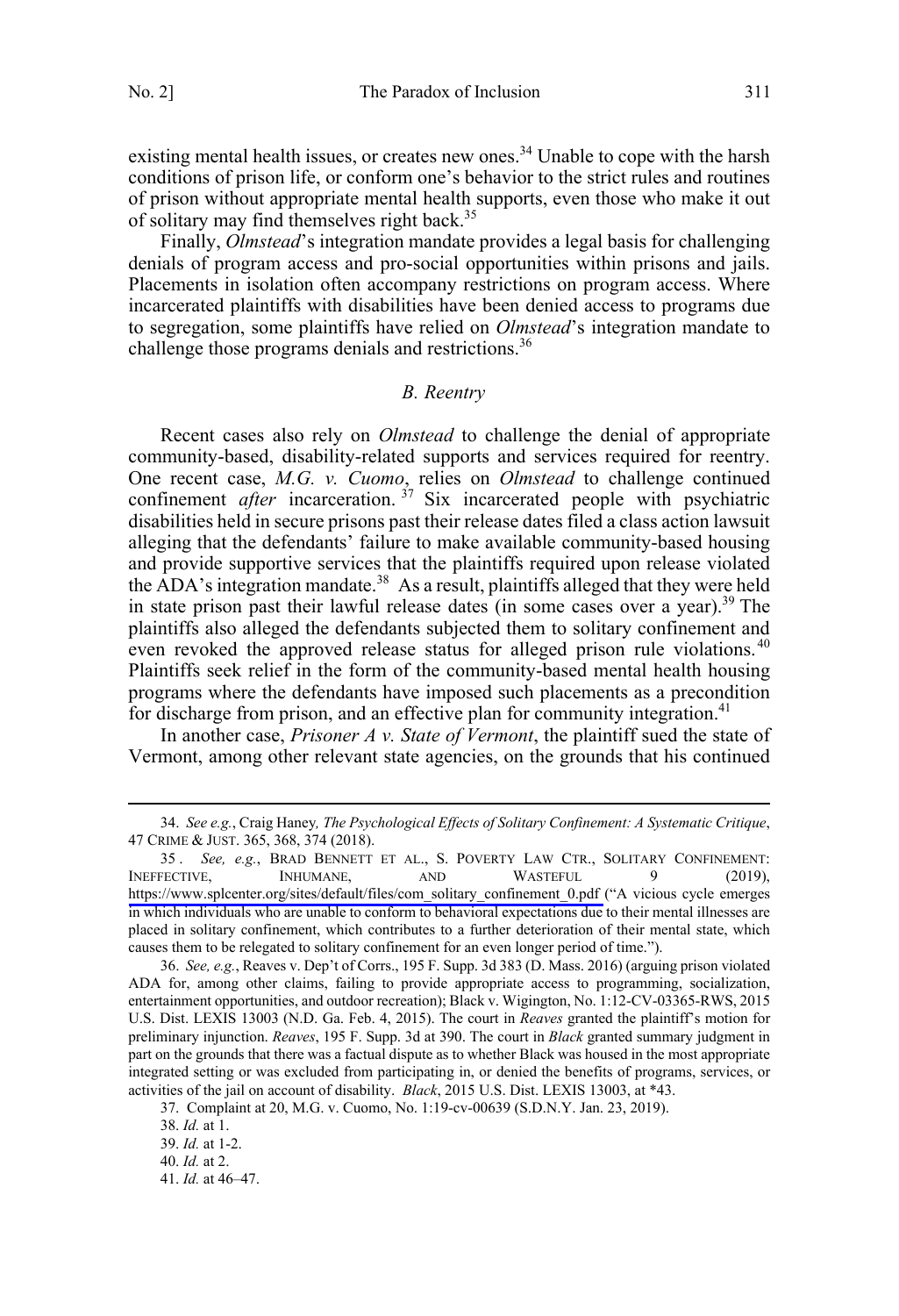<span id="page-7-0"></span>incarceration violated the integration mandate, among other legal claims.<sup>42</sup> Even though Prisoner A had served his minimum sentence as of July 13, 2013, he continued to be held in prison because the state defendants failed to provide him with disability-related support in the community.<sup>43</sup> Without the support in the community, the plaintiff argued that he was at risk for "continued unnecessary and harmful institutionalization."<sup>44</sup> A review of the docket shows that the judge dismissed the case in June 2016 in light of private settlement between the parties.<sup>45</sup>

### III. THE PARADOX OF THE INTEGRATION MANDATE IN PRISON

The structural harms that face incarcerated people with disabilities warrant immediate attention and advocacy. *Olmstead* provides a viable legal tool for challenging exclusion, isolation, unjustified incarceration, and failures to accommodate the needs of people with disabilities. At the same time, the integration mandate poses several tensions in the prison context. To begin with, the goal of access or inclusion for people with disabilities poses somewhat of a paradox in prison and jails. How can advocates concerned with protecting the civil and human rights of incarcerated people with disabilities appropriately advocate for inclusion into spaces that are arguable not designed to offer those protections? As I have argued elsewhere,

[T]he goal of fully integrating people with disabilities into the harsh conditions of confinement that characterize most prisons seems imprudent. In particular, "[b]ecause of the ways that prisons are constructed, imagined, and maintained, rampant ableism and racism affect the daily lives of many prisoners." Though effective at reducing immediate or ongoing harms, legal remedies that grant program access and greater inclusion into carceral spaces structurally incapable of treating incarcerated people with disabilities humanely may be unable to meaningfully protect the lives of clients with disabilities in the long-run. $46$ 

Stated succinctly: can the goals of *Olmstead*, not only the integration mandate, but the underlying rationale and values, ever truly be applied in prison and jails?

A complete answer to this question requires acknowledging the limitations of the *Olmstead* decision in the prison context. As noted above, *Olmstead*'s promise of integration is limited in several ways. First, the fundamental alteration defense limits the extent to which prisons are required to address disability discrimination—even system-wide deficiencies on this basis—within their institutions. Under the Title II regulations, "[a] public entity shall make reasonable modifications in policies, practices, or procedures when the modifications are necessary to avoid discrimination on the basis of disability, unless the public entity

 <sup>42.</sup> Complaint, Prisoner A v. Vermont, Civil Action No. 2:15-cv-00221-wks (D. Vt. Oct. 15, 2015). 43.*Id.* ¶ 17.  $\overline{a}$ 

<sup>44.</sup> *Id.* at 4.

<sup>45.</sup> Civil Docket for Case, Prisoner A v. Vermont, Civil Action No. 2:15-cv-00221-wks (D. Vt. June 7, 2016).

<sup>46.</sup> Jamelia N. Morgan, *Reflections on Representing Incarcerated People with Disabilities: Ableism in Prison Reform Litigation*, 96 DENV. L. REV. 973, 987 (2019) (internal citation marks omitted).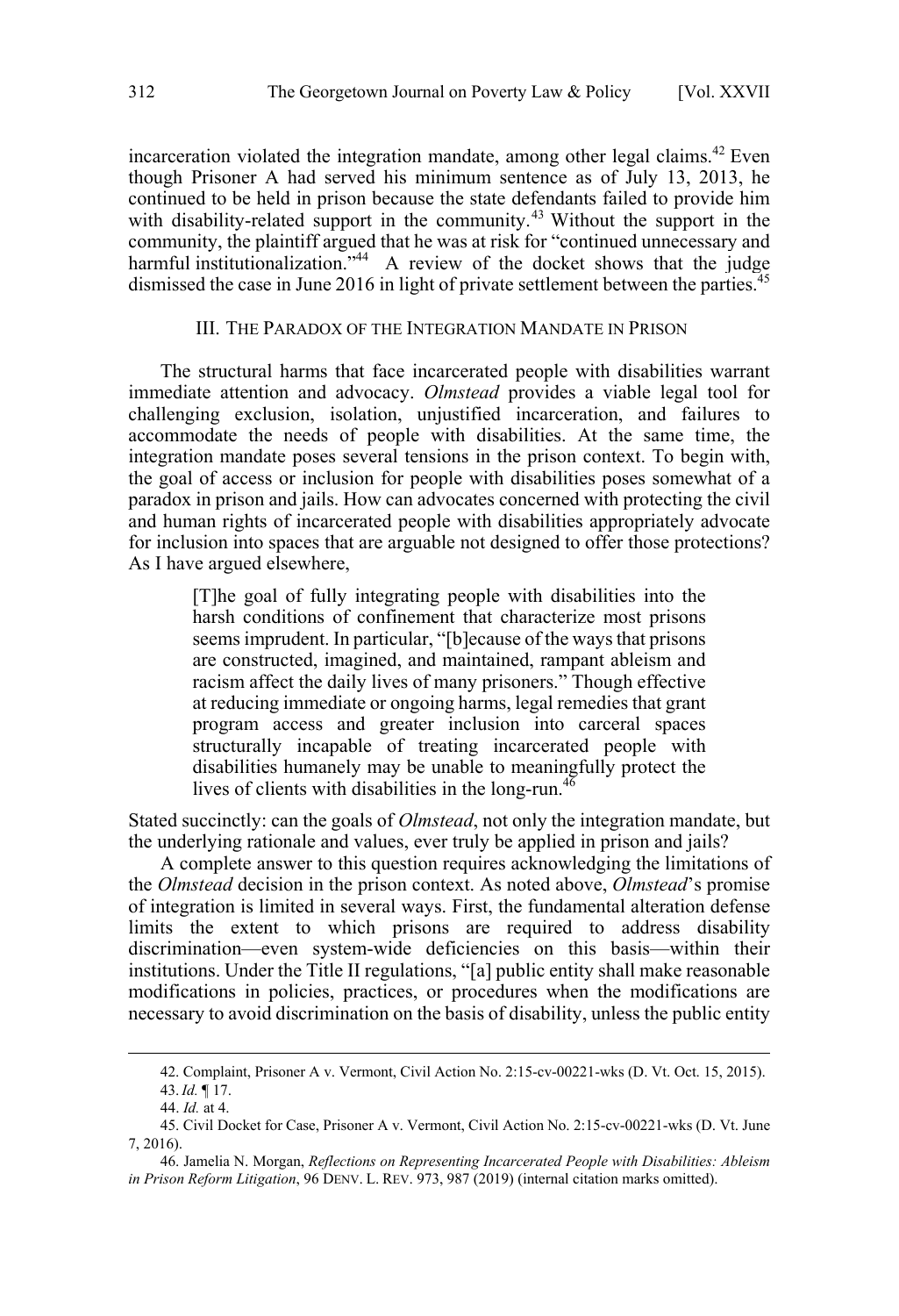can demonstrate that making the modifications would fundamentally alter the nature of the service, program, or activity."<sup>47</sup> Courts are mixed as to precisely what set of factors are sufficient to make out a fundamental alteration defense, although some courts have held that a defense based on cost alone is likely not enough.<sup>48</sup> On the one hand, perhaps this defense may not prove to be much of a barrier to relief, where for example integration requires granting an incarcerated person access to congregate programming.<sup>49</sup> On the other hand, where integration requires structural changes—perhaps shifting programs from one location to another, or reassigning housing—the defense may pose more of a barrier to relief for plaintiffs.<sup>50</sup>

Second, *Olmstead* does not itself provide incarcerated people with any entitlement to a *specific* standard of care.<sup>51</sup> In *Olmstead*, the state of Georgia argued that requiring community placements went beyond *access* to the state's "particular package of health care services," which included placements in state hospitals or existing community placements, but instead "forced [the state] to change the *content* of the package of services it provided."52 Justice Ginsburg's majority opinion explicitly rejected any claim that the holding imposed any such standard of care:

We do not in this opinion hold that the ADA imposes on the States a "standard of care" for whatever medical services they render, or that the ADA requires States to "provide a certain level of benefits to individuals with disabilities." . . . We do hold, however, that States must adhere to the ADA's nondiscrimination requirement with regard to the services they in fact provide. $53$ 

The lack of an affirmative standard of care weakens protections for incarcerated people with disabilities. If the ADA does not require a "certain level of benefits," then, arguably, the standard of care remains the constitutional floor. Prisons are of course required to provide medical and mental health care and provide for the basic human needs of incarcerated people.<sup>54</sup> Despite the valiant efforts of directly impacted communities, activists, community organizers,

 <sup>47.</sup> 28 C.F.R. § 35.130(b)(7)(i) (2019).

<sup>48.</sup> *Olmstead*, 527 U.S. at 606 n.16; Frederick L. v. Dep't of Pub. Welfare, 364 F.3d 487, 495 (3d Cir. 2004); Fisher v. Oklahoma Health Care Auth., 335 F.3d 1175 (10th Cir. 2003); Makin v. Hawaii, 114 F. Supp. 2d 1017 (D. Haw.1999).

<sup>49.</sup> *See, e.g.*, Henderson v. Thomas, 913 F. Supp. 2d 1267, 1305 (M.D. Ala. 2012) (discussing how disabled prisoners were banned from robust therapeutic community programs).

<sup>50.</sup> Onishea v. Hopper, 171 F.3d 1289, 1303–05 (11th Cir. 1999) (holding that district court did not clearly err in finding that hiring of additional guards posed an undue financial burden).

<sup>51.</sup> *See, e.g.*, Margo Schlanger, *Anti-Incarcerative Remedies for Illegal Conditions of Confinement*, 6 U. MIAMI RACE & SOC. JUST. L. REV. 1, 24 (2016) ("Under *Olmstead*, the ADA doesn't require states to provide services to people with disabilities, but it does require that when services are provided, the setting be as integrated as practicable.").

<sup>52.</sup> SAMUEL BAGENSTOS, DISABILITY RIGHTS LAW: CASES AND MATERIALS 232 (2d. ed. 2013) (emphasis in the original). Justice Thomas channeled this argument in his dissent. *See Olmstead*, 527 U.S. at 623 ("At bottom, the type of claim approved of by the majority does not concern a prohibition against certain conduct (the traditional understanding of discrimination), but rather concerns imposition of a standard of care.").

<sup>53.</sup> *Olmstead*, 527 U.S. at 603 n.14.

<sup>54.</sup> Estelle v. Gamble, 429 U.S. 97 (1976).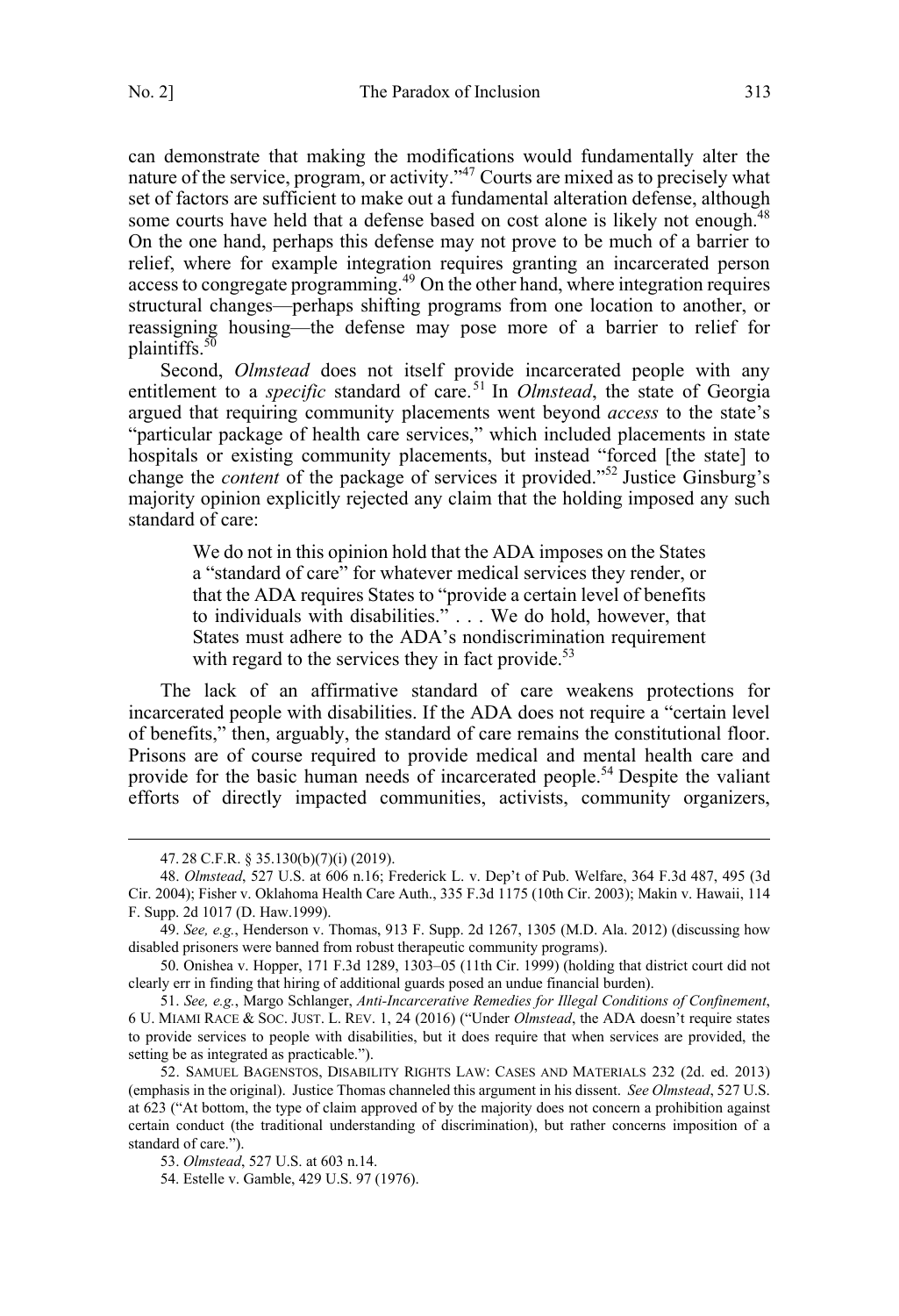prisoners' rights attorneys, and good faith actors within prison systems, reports indicate widespread failures to abide by even this constitutional minimum standard.<sup>55</sup>

For instance, it is no secret that prison systems nation-wide are struggling to manage the medical and mental health care and accommodation needs of the incarcerated people they hold. Reports of system-wide deficiencies based on staffing shortages, delays in treatment, medical neglect, and death demonstrate the horrifying realities of prison health care—whether private or state-run.<sup>56</sup> So, although integration would respond to denials of health care access—for example, access to confidential visits with a health care professional, access to group-based therapeutic programs, etc.— based on disability, *Olmstead* does not require prisons to take affirmative steps to create new, or improve existing, health care systems or programs. Equality in health system access—even a failing health care system is seemingly all that is required.

Third, the *Olmstead* court's reasons for holding that Congress had in mind a more expansive view of discrimination do not align perfectly in the prison context. The two reasons Justice Ginsburg identified for recognizing that unjustified isolation in institutions constitutes discrimination may as a criminal law policy matter weigh *against* recognition. Imprisonment following conviction of a crime itself presumes the person sentenced to incarceration is not someone who can "handle and benefit from community settings." <sup>57</sup> However, whether that presumption may be rebutted where the incarcerated person has been deemed eligible for work release programs or the like, which do permit community access is an open question. For incarcerated persons, a sentence of imprisonment functions as a justification that such persons are "incapable or unworthy of participating in community life." <sup>58</sup> The second rationale similarly seems inapposite, as imprisonment is by design focused on "diminish[ing] the everyday life activities of individuals, including family relations, social contacts, work options, economic independence, educational advancement, and cultural enrichment."<sup>59</sup>

Fourth, the direct threat defense, as in the free world, but especially in prisons and jails, poses a formidable barrier to inclusion. $60$  The direct threat defense

58. *Id.*

 $\overline{a}$ 

59. *Id.*

<sup>55.</sup>  *See, e.g.*, Lippert v. Baldwin, No. 10 C 4603, 2017 U.S. Dist. LEXIS 64687 (N.D. Ill. Apr. 28, 2017) (arguing that state's prison healthcare system is grossly inadequate, poorly managed violates constitutional standards); Complaint, Parsons v. Ryan, Civ. Action No. 2:12-cv-00601 (D. Ariz. Mar. 22, 2012) (federal class action lawsuit against the Arizona Department of Corrections' medical, mental health, and dental care system). *Parsons v. Ryan* settled in October 2014. Defendants have faced civil contempt and sanctions for failures to comply with the terms of the Stipulation. *See Parsons v. Ryan* Case Update, Prison Law Office (rev'd Oct. 2019), [https://prisonlaw.com/wp-content/uploads/2019/10/AZ-Case-](https://prisonlaw.com/wp-content/uploads/2019/10/AZ-Case-Update-rev.-October-2019-FINAL.pdf)[Update-rev.-October-2019-FINAL.pdf.](https://prisonlaw.com/wp-content/uploads/2019/10/AZ-Case-Update-rev.-October-2019-FINAL.pdf)

<sup>56.</sup> Steve Coll, *The Jail Health-Care Crisis*, NEW YORKER (Feb. 25, 2019),

[https://www.newyorker.com/magazine/2019/03/04/the-jail-health-care-crisis;](https://www.newyorker.com/magazine/2019/03/04/the-jail-health-care-crisis) Blake Ellis & Melanie Hicken, *CNN Investigates: 'Help me before it's too late*,*'* CNN (June 25, 2019), <https://www.cnn.com/interactive/2019/06/us/jail-health-care-ccs-invs>.

<sup>57.</sup> *Olmstead*, 527 U.S. at 600.

<sup>60.</sup> Dinnerstein & Wakschlag, *supra* note 10, at 952 ("While the concept of direct threat was not raised in Olmstead, it is important to consider when applying the integration mandate in the criminal justice context.").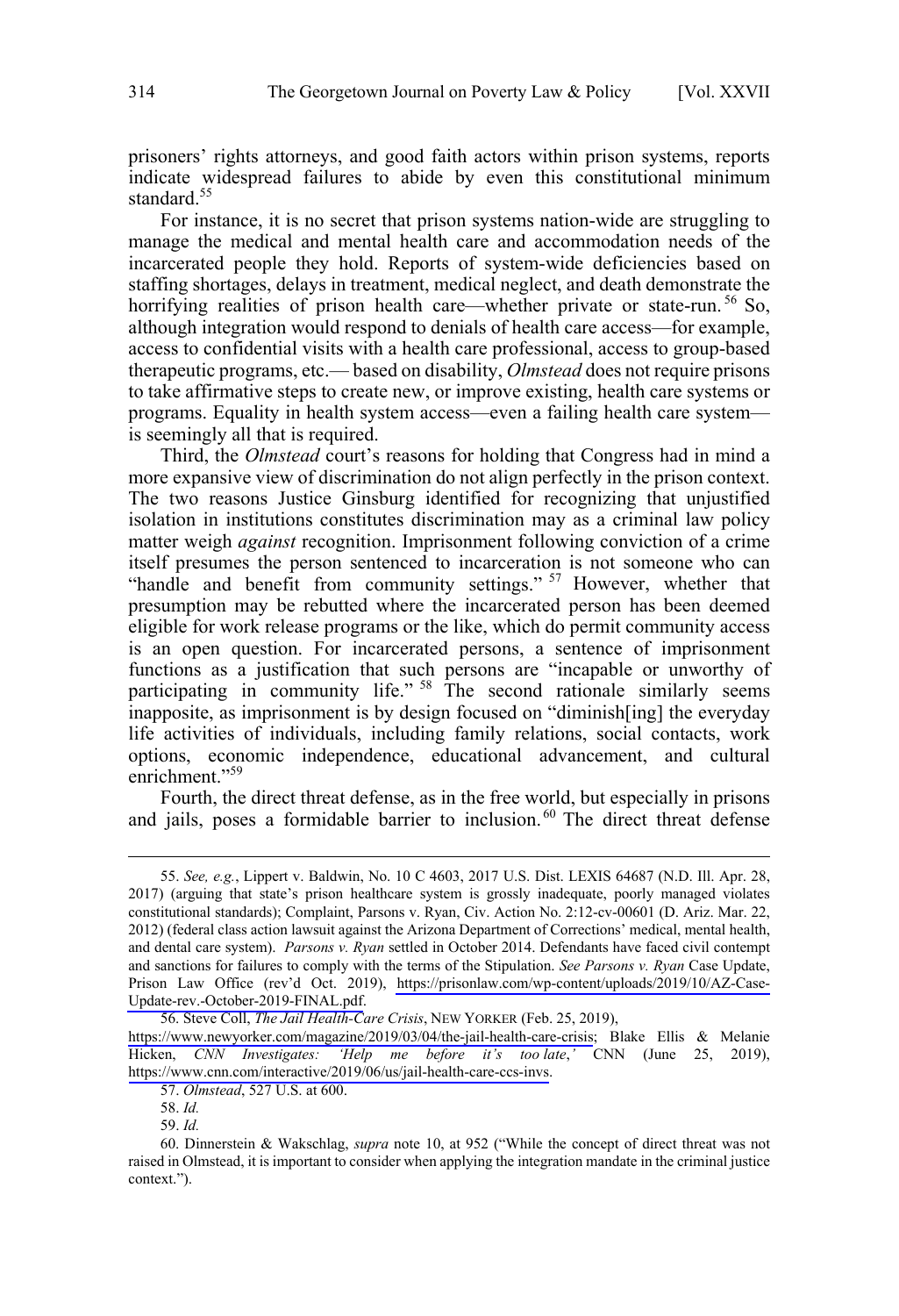<span id="page-10-0"></span>permits exclusion in that it "does not require a public entity to permit an individual to participate in or benefit from the services, programs, or activities of that public entity when that individual poses a direct threat to the health or safety of others."<sup>61</sup> To determine whether an individual poses a direct threat, the ADA requires that the public entity "make an individualized assessment."62 Such an assessment must be "based on reasonable judgment that relies on current medical knowledge or on the best available objective evidence<sup>[1]</sup><sup>63</sup> That said, although the Title II regulations permit public entities to "impose legitimate safety requirements necessary for the safe operation of its services, programs, or activities," the regulations prohibit public entities from making safety requirements that are based on "mere speculation, stereotypes, or generalizations about individuals with disabilities," rather than actual safety risks.<sup>64</sup> To determine whether an individual poses a direct threat, public entities must assess "the nature, duration, and severity of the risk; the probability that the potential injury will actually occur; and whether reasonable modifications of policies, practices, or procedures or the provision of auxiliary aids or services will mitigate the risk."<sup>55</sup> Yet, looming behind every discussion of prison reform (along with any prison policy or practice) is the concern that reforms—whether in the form of greater access, fewer restrictions, or more accommodations—will compromise safety and security of prisons and jails. Unsurprisingly, security concerns will invariably be prioritized over access and accommodations, even assuming good-faith compliance with the ADA by state prison actors. This is particularly true where harmful conduct—conduct that may be caused by or linked to disability—is labeled solely as threats warranting a punitive response (solitary confinement, use of force, etc.) and not as opportunities for treatment and care.

# IV. *OLMSTEAD* AS A PATHWAY TO REIMAGINING THE CARCERAL STATE?

The previous discussion identifies barriers to implementing *Olmstead*'s integration mandate in the American carceral system—at least as the carceral system is currently constituted. At the same time, *Olmstead* possesses properties that allow for a more transformative re-imaging of the rights of *all* incarcerated people, in addition to incarcerated people with disabilities. As the disability rights movement celebrates the twentieth anniversary of the *Olmstead* decision, the time could not be more appropriate for discussing *Olmstead* and its more transformative applications to the American carceral state.

In recent years, there has been a robust bipartisan debate on the merits of criminal justice reform. Although this should not suggest total consensus as to the goals of both sides of the debate, it does suggest that there is a growing momentum towards the objective of at least reforming the American punishment system. At the same time, it is important to recognize that the current movement is not simply about criminal justice reform. Abolitionists in organizations like Black Youth Project 100, INCITE!, Dignity and Power Now, and Black Lives Matter have

<sup>61. 28</sup> C.F.R. § 35.139(a) (2019).

<sup>62.</sup> *Id.* § 35.139(b).

<sup>63.</sup> *Id.*

<sup>64. 28</sup> C.F.R. § 35.130(h).

<sup>65.</sup> *Id.*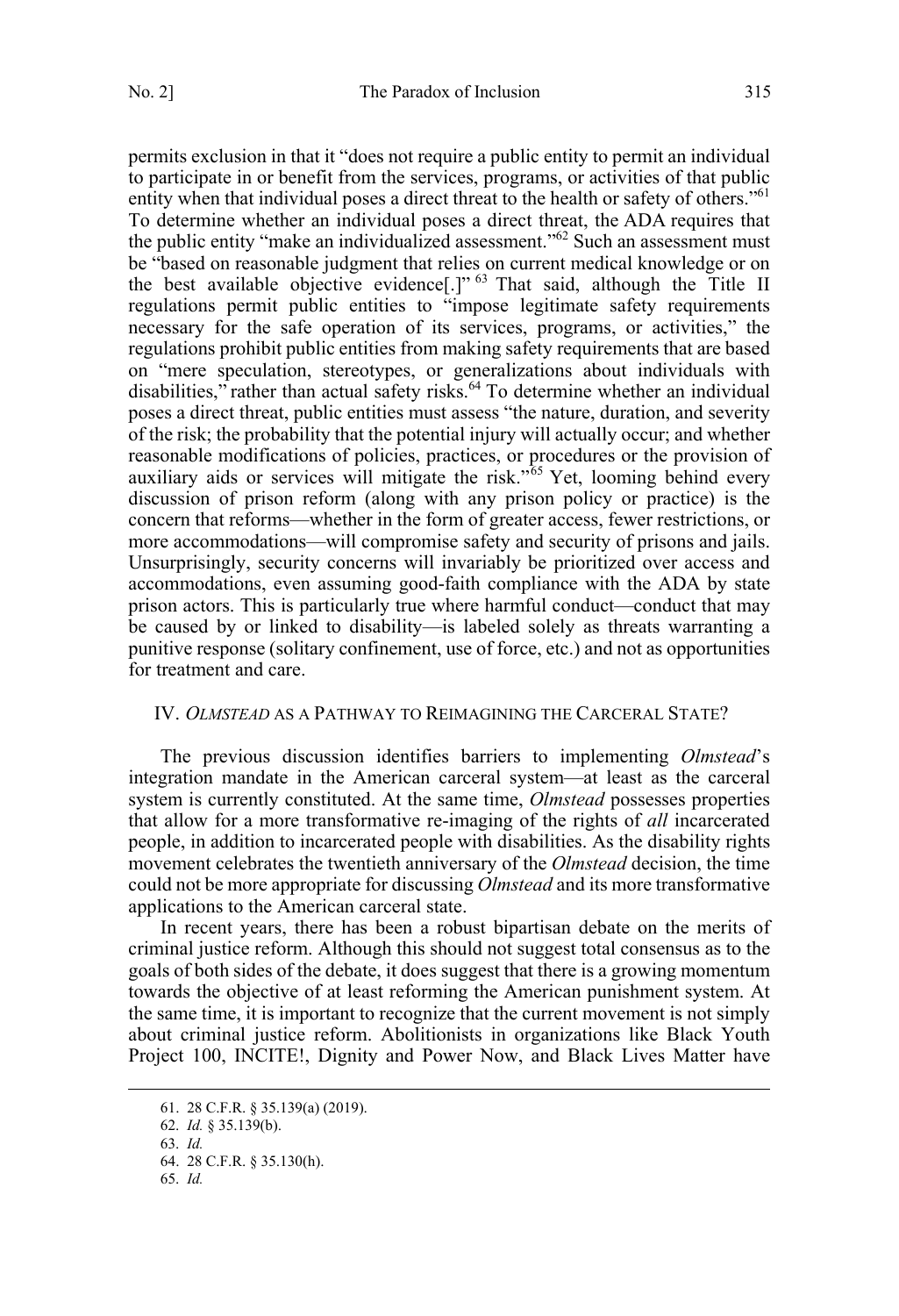challenged reformers to resist proposals that expand rather than dismantle the state's power and capacity to punish, or merely reconstitute punishment or the punishment system it in other forms.<sup>66</sup> Abolitionists disavow the use of prisons as a "catchall solution . . . to social problems,"<sup>67</sup> while acknowledging the social control function served by the criminal legal system overall. They recognize that criminalization is informed and reinforced by racism, heteropatriarchy, and ableism, which in turn render certain groups more susceptible to surveillance, policing, and imprisonment. Similarly, in recent years, disability justice advocates, informed by an abolitionist praxis, have brought to the forefront issues relating to the criminal legal system and its impact on people with disabilities, particularly, low-to-no income, disabled people of color.<sup>68</sup> Disability justice advocates have called on mainstream disability rights organizations to take up the challenge and address the mass criminalization and mass imprisonment of people with

The various strands of these movements help cast the potential expansions of the *Olmstead* decision in a new light. As scholars and practitioners have already recognized, *Olmstead* is a valuable legal tool for advocates in the movement to end mass incarceration.<sup>69</sup> But what has not yet been discussed, is how *Olmstead* provides a useful framework for not just legal reform via greater access and inclusion, but rather a more transformative re-imaging of the rights of *all* incarcerated people, not only incarcerated people with disabilities.

*Olmstead* requires prisons to address and confront segregation in restrictive housing as a potential site for disability discrimination. *Olmstead* provides a basis to challenge and interrogate stereotypes, stigma, and generalizations that result in the segregation of people with disabilities *within* prison. These challenges may help challenge stereotypes and stigma that lead to dehumanization of people with disabilities not only within prisons but also beyond the prison walls. For example, enforcing the integration mandate in prison will require that prisons re-evaluate the basis for exclusion or segregation. It will require them to examine the criteria for participation and whether and how those criteria align with the program's goal and institutional security. Even in prison, where, as noted, security threats are a common basis for exclusion, direct threat exceptions carved under the Title II regulations permits exclusion only where that threat is not based on mere speculation, stereotypes, or generalizations about individuals with disabilities. Though the decisions of prison officials are entitled to deference according to the constitutional law governing prisoner's rights,<sup>70</sup> exclusions and disqualifications made based on the direct threat defense may be challenged consistent with the Title II regulations.

 $\overline{a}$ 

disabilities.

<sup>66.</sup> Daniel Berger et al., *What Abolitionists Do*, JACOBIN (Apr. 24, 2017),

<https://www.jacobinmag.com/2017/08/prison-abolition-reform-mass-incarceration>.

<sup>67.</sup> RUTH WILSON GILMORE, GOLDEN GULAG: PRISONS, SURPLUS, CRISIS, & OPPOSITION IN GLOBALIZING CALIFORNIA (Earl Lewis et al. eds., 2007).

*See, e.g.*, Talila Lewis & Dustin Gibson, *The Prison Strike Challenges Ableism and Defends*  68. *Disability Rights*, TRUTHOUT (Sept. 5, 2018), [https://truthout.org/articles/the-prison-strike-is-a-disability](https://truthout.org/articles/the-prison-strike-is-a-disability-rights-issue)[rights-issue;](https://truthout.org/articles/the-prison-strike-is-a-disability-rights-issue) *The Olmstead Case*, JUDGE DAVID L. BAZELON CTR. FOR MENTAL HEALTH LAW, <http://www.bazelon.org/the-olmstead-case>(last visited Mar. 17, 2020).

<sup>69.</sup> *See, e.g.*, Dinerstein & Wakschlag, *supra* note 10, at 931.

<sup>70.</sup> Sharon Dolovich, *Forms of Deference in Prison Law*, 24 FED. SENT'G REPORTER 245, 245 (2012).